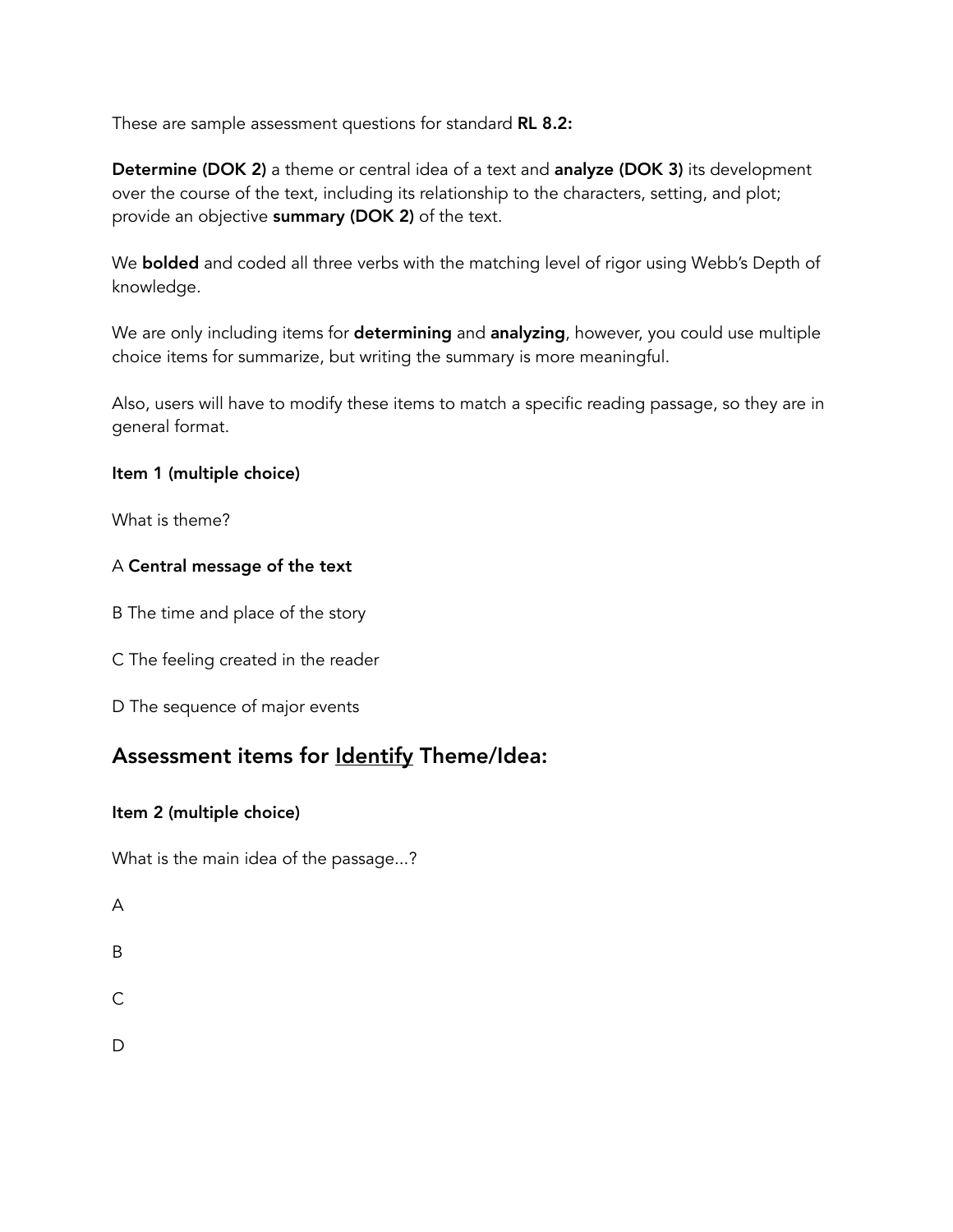#### Item 3 (multiple choice)

Which of the following quotes from the passage is evidence of the central theme?

A B C D

### Item 4 (multiple choice)

What was the author's main point in paragraph x...?

| A            |  |  |  |
|--------------|--|--|--|
| B            |  |  |  |
| $\mathsf{C}$ |  |  |  |
| D            |  |  |  |

# Assessment Items for Analyze Theme/Idea:

## Item 5 (multiple choice)

Which of the following quotes is an example of how the theme recurs (is developed) in the text?

A

B

C

D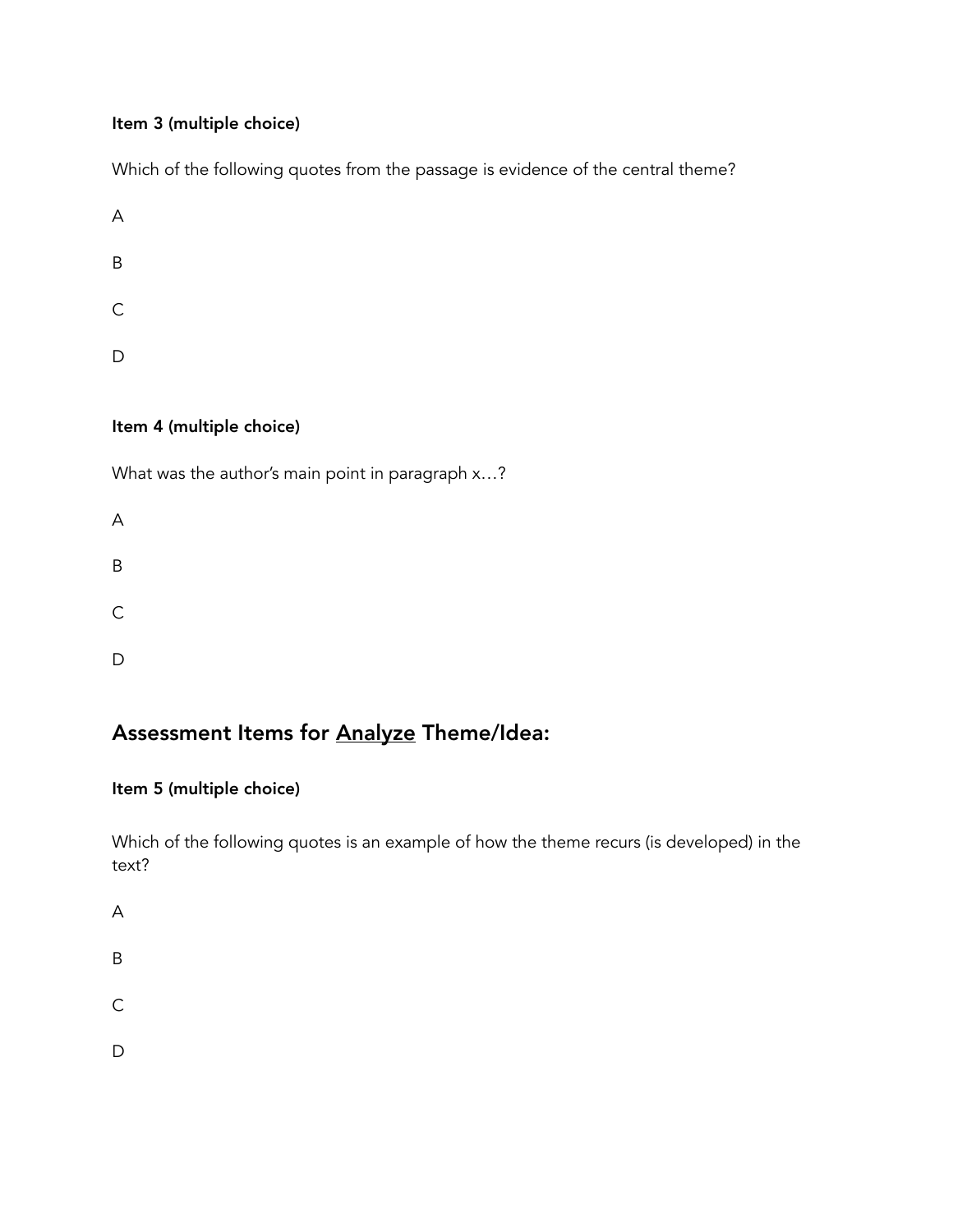#### Item 6 (multiple choice)

Which of the following describes the relationship of the setting (character) to the central theme...?

A B C  $\mathsf D$ 

## Item 7 (multiple choice)

After reading lines (xx), how does the character (author, narrator) change (develop) his opinion (theme)…?

A B C D

## Item 8 (multiple choice)